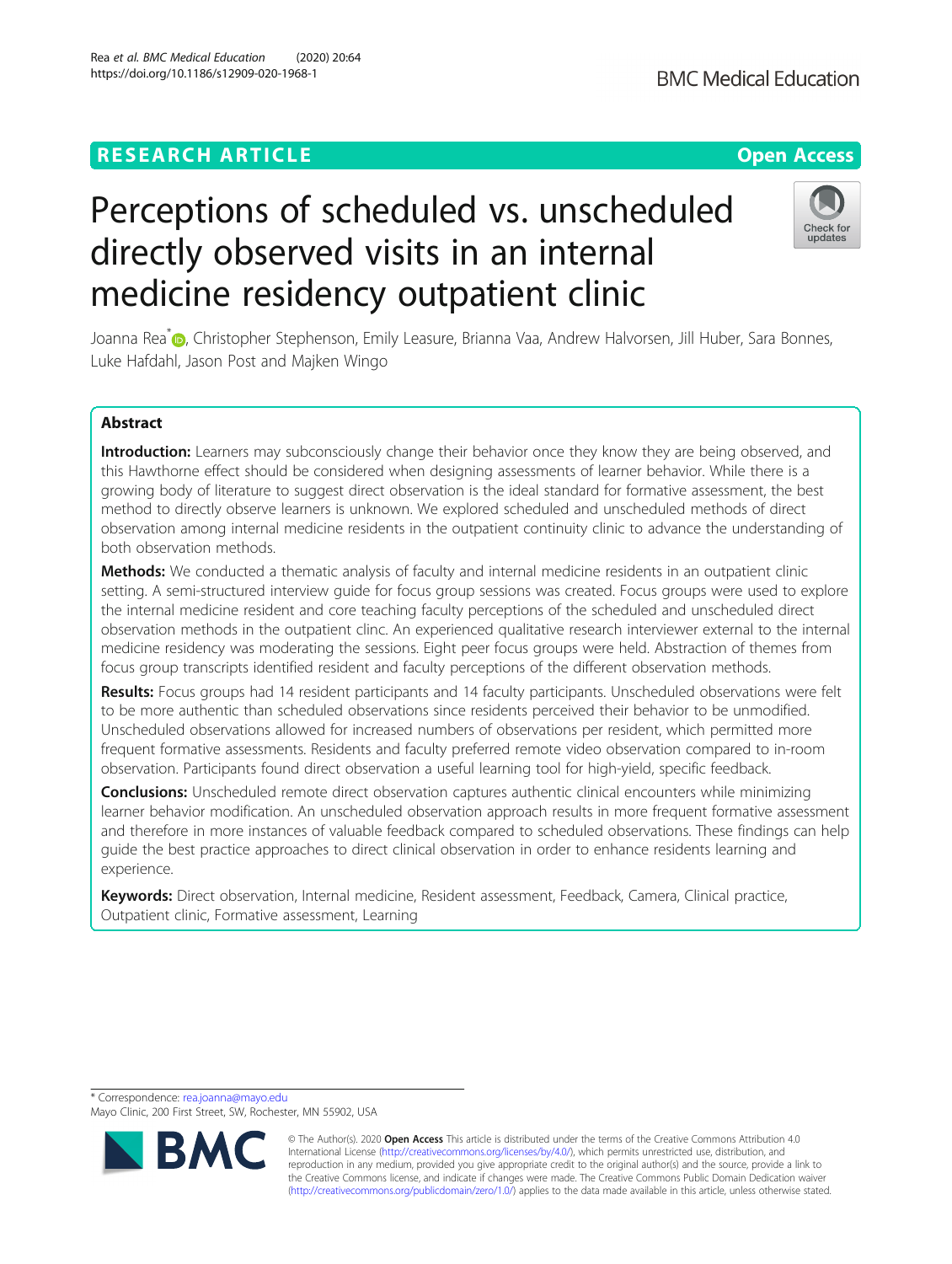# Background

Faculty educators are increasingly encouraged to use more direct observation of authentic clinical work to assess the skills of learners [\[1](#page-7-0)]. A growing body of literature suggests direct observation as the foundation and ideal standard for formative assessment, but to what extent a scheduled observation and/or in-room observer modifies those assessments is unknown  $[1–5]$  $[1–5]$  $[1–5]$  $[1–5]$  $[1–5]$ . The Hawthorne effect describes a change in behavior in response to observation and assessment [\[6](#page-7-0)]. Within medical education, the Hawthorne effect is relevant while learners are observed during patient care as their behavior may be consciously or subconsciously altered. A method of observation that can reduce the behavior modification while assessing learners through direct observation may be the ideal tool.

Milestone-based assessments are a key component of clinical performance evaluation, and direct observation is critical for valid assessment of many milestones [\[3,](#page-7-0) [7](#page-7-0)–[9](#page-7-0)]. The Accreditation Council for Graduate Medical Education Common Program Requirements for internal medicine (IM) residency requires that competencies be assessed via direct observation in both the inpatient and outpatient setting [\[10\]](#page-7-0). Inpatient skill assessment may lend itself more naturally to direct observation during bedside rounds with patients, family, and teams, [\[11\]](#page-7-0) but providing effective and reliable observations in the outpatient clinic can be a challenge for many IM residency programs. Barriers in outpatient clinic include faculty time constraints, competing demands for faculty, financial disincentives, clinic space, and clinic structure/function barriers [[2](#page-7-0), [4](#page-7-0), [12](#page-7-0), [13\]](#page-8-0). Additionally, residents do not usually request to be observed as direct observation can be perceived to threaten resident autonomy, efficiency and interfere with resident-patient relationship [\[4](#page-7-0)]. Much of the current medical literature on direct observation represents hospital-based assessments or procedural/surgical assessments [\[11](#page-7-0), [14\]](#page-8-0). There is a paucity of data on best methodology to perform direct observation in the outpatient setting. While direct observation can be accomplished in various methods (in room, via a one-way mirror, via camera), the optimal direct observation method in outpatient clinic is not known.

In this study, we sought to explore resident and faculty perceptions of two different methods of direct observation (scheduled vs. unscheduled) in IM outpatient clinic. A direct observation method that would allow supervising faculty to observe learners in a less invasive, more authentic manner could begin to mitigate the Hawthorne effect and might result in more productive feedback, learning and evaluation.

# Methods

# Setting

residents and 50 core teaching faculty in outpatient continuity clinic during this study. The core teaching faculty worked closely with resident learners throughout all 3 years of IM training. IM resident outpatient clinic was split between two locations that provide comprehensive care to patients seen in a typical suburban clinic. Two thirds of residents had outpatient clinic in the division of CIM (Community Internal Medicine) while one third had clinic in the division of GIM (General Internal Medicine). Residents were assigned to either the CIM or GIM clinic at the start of their intern year. This assignment was done as part of the normal residency operations and was not part of our study design. Demographics of the resident learners and the core teaching faculty were similar. Both clinics had the same faculty to resident ratios. Residents had the same number of patients scheduled per half day based on their post-graduate year. Our institution has a decades long experience with direct observation of IM residents in outpatient clinic.

# Scheduled observation visits

The direct observation method in the GIM outpatient clinic utilized scheduled direct observation visits. Patients were slated into a designated "observation" appointment. All parties (resident, faculty, and patient) knew an observation was occurring 100% of the time. The patient was roomed in an exam room equipped with a camera. Patient consent for observation was obtained by the resident prior to the start of the visit. The video from this camera was real-time, live feed (not recorded), and the video feed could be viewed by the observing teaching faculty from an adjacent private room. Headphones or computer speakers were used for audio. If there were barriers to using the camera (e.g. camera or viewing screen malfunction), an in-room observation could occur by the supervising teaching faculty who was known to the resident learner and whose purpose was for observing the resident learner. The faculty would choose whether they would observe in the room or via remote camera based on resident and faculty preferences and whether the camera system was operational. Approximately 4 observations per IM resident were scheduled per academic year. The faculty would typically observe the entire encounter. Of these scheduled observation visits, what proportion were observed in the room vs. via camera was not tracked. Verbal feedback to the learner occurred after the visit and an electronic evaluation was submitted by the core teaching faculty member who observed the encounter.

# Unscheduled observation visits

The direct observation method in the CIM outpatient clinic utilized unscheduled direct observation visits.

Our research was conducted at Mayo Clinic in Rochester, Minnesota. Our IM program consisted of 148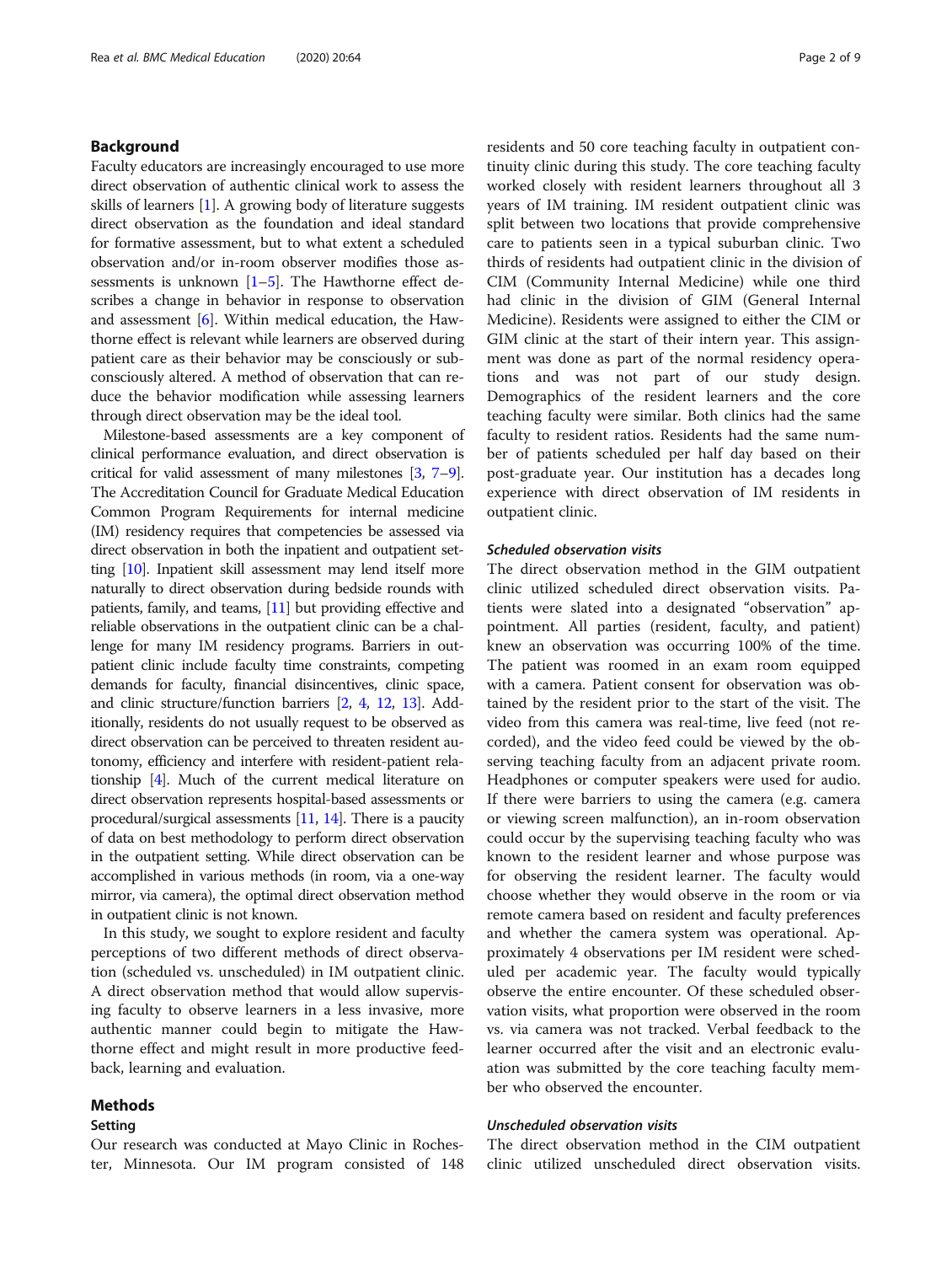Patients were put into the usual appointment slots for each resident and roomed into a usual exam room. Each exam room had a camera. With the unscheduled observations, only remote camera observation was utilized. No in-room observations occurred. When patients were roomed, consent for camera activation was obtained by a licensed practical nurse. If patients agreed, the camera was turned on and the rooming nurse left the room. The video feed was real-time and not recorded. The video feed was observed remotely via a designated private computer monitor with a selectable video tile screen. This monitor was in a group work room with other core teaching faculty and residents in the same continuity clinic, but the work station was cordoned off with privacy screens. Audio from the camera was heard through headphones. The faculty then selected which encounter to observe from the video tile screen as there were often many possible encounters to observe. There was no assignment of the encounter, resident or patient in advance and therefore, direct observation was unscheduled. Faculty could choose to observe the whole encounter or a portion of the encounter. The resident knew that with each patient, an observed visit was possible. However, the resident was unaware if the visit was being observed or not. On average, approximately 9 observations per IM resident per academic year occurred with unscheduled observations. The length of observation was not tracked. Verbal feedback to the learner occurred after the visit and an electronic evaluation was submitted by the core teaching faculty that observed the encounter.

# Data collection and analysis

Focus groups explored the IM resident and core teaching faculty perceptions of the direct observation methods used in the outpatient clinic setting during the academic year 2017–2018.

The data collection period was from October to December 2018. All IM residents and outpatient clinic core teaching faculty were given the opportunity to participate in focus groups. After approval from the Mayo Clinic's internal review board, the Principal Investigator (JR) recruited residents and faculty by email. Two emails were sent to recruit participants without individual solicitation by the Principal Investigator. Written informed consent was obtained by all participants. Focus groups included representatives from all resident levels and all career stages of core teaching faculty.

A semi-structured interview guide was created with assistance from a group of qualitative research experts and was iteratively revised until consensus.([Appendix\)](#page-6-0) Peer focus groups were conducted to assess perceptions of directly observed visits; such methods have been used to capture similar perceptions in the outpatient setting in

previous research [\[15\]](#page-8-0). A total of eight 60-min focus groups were conducted by the same moderator. There were two focus groups held for each population (scheduled observation residents, scheduled observation faculty, unscheduled observation residents and unscheduled observation faculty) with 3–4 participants in each group.

Data was collected with full audio transcripts of each focus group. Data was analyzed by a qualitative researcher with 24 years of experience external to Mayo Clinic. The researcher's experience and background were unlikely to influence the interpretation of results. An exploratory thematic analysis was performed as described by Guest et al. [\[16](#page-8-0)] Given the exploratory nature of our question, transcripts were analyzed inductively and a codebook was developed [[17\]](#page-8-0). After coding, common themes were developed through an iterative process which included discussion, meetings and memos. No new themes emerged in the final focus groups indicating saturation of themes. Thematic analysis was corroborated by principal investigator (JR). Three of the authors participated in faculty focus groups for the observation method they experienced. They were not introduced as authors; they neither guided the discussion nor influenced other participants.

Threats to validity were assessed using a previously published framework for critically appraising qualitative research [[16,](#page-8-0) [18\]](#page-8-0). To ensure fidelity of assessments, an experienced qualitative research interviewer external to the institution and the IM residency was used as the moderator. The use of multiple data analyzers, peer debriefing of themes and insights, and member checking was employed to support the reliability of data. Transcripts were provided and reviewed (Tables [1](#page-3-0), [2](#page-4-0) and [3\)](#page-4-0) to support validity for confirmability and objectivity.

# Results

A total of 28 participants were included in the focus groups: 6 scheduled observation residents, 6 scheduled observation faculty, 8 unscheduled observation residents and 8 unscheduled observation faculty. Review of focus group transcription abstracted several themes.

#### Theme #1 scheduled vs unscheduled observations

Both resident groups (scheduled and unscheduled) were asked if they preferred knowing or not knowing about the observation if given a choice. Unscheduled observation participants preferred unscheduled visits. Unscheduled observation residents thought their work with patients was more authentic with unscheduled visits and their behavior was more genuine. Unscheduled observation residents preferred not knowing and stated that having spontaneously observed visits helped their growth because "it forces you to bring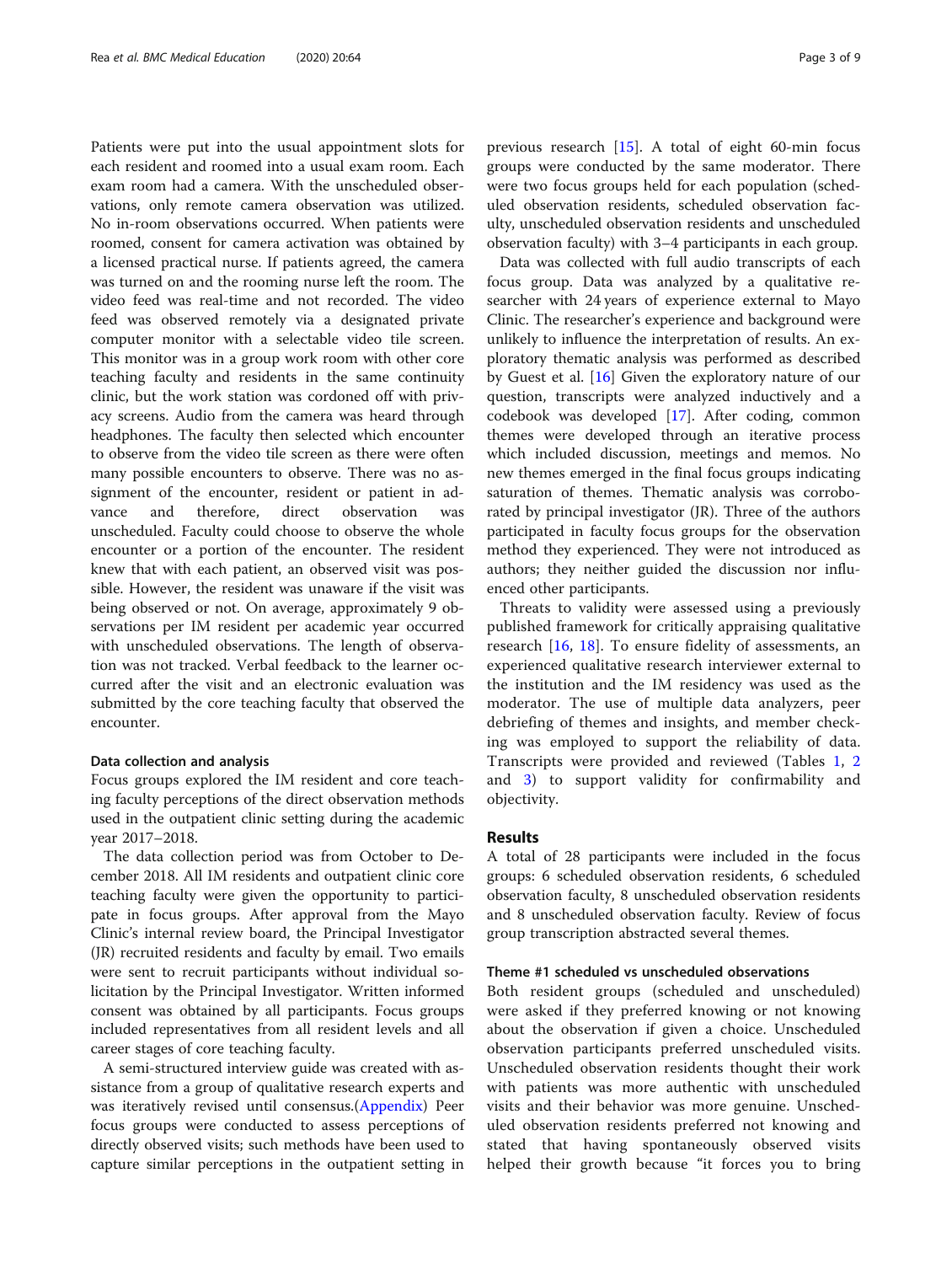# <span id="page-3-0"></span>Table 1 Scheduled vs. Unscheduled observations

- "If I had to choose, I would choose knowing ahead of time but with the understanding that you do lose a lot when you do know ... because you might change how you act."
- "I think scheduled is definitely more comfortable, but I do see the advantage of not having scheduled observations because, inherently, we are all prone to that bias. When someone's observing you, you are going to behave differently."
- "It [scheduled observation] is more comfortable and I focus on things that I think I need to work on and have them specifically observe those skills, which allows me to walk away from that encounter with more learning from it."
- "When it is scheduled, I actively invest in what I hope to walk away from that experience with."

- "I would prefer the residents to know about the observation."
- "Scheduled observation makes it a point of having them self-reflect on what they want advice or feedback on, then I think that provides a greater, richer opportunity for learning than unscheduled."
- "I think it [scheduled observation] probably does affect the resident performance. When you know you're going to be watched, everybody does things a little more thoroughly.'

your A game all the time," "it is a truer situation and what they observe is more realistic" and its "more organic." (Table 1) Unscheduled observation faculty also preferred the unscheduled observations as they could get "a lot more real sense of what business as usual was," and "it's not as contrived," and "we are really seeing them doing what it is that they do."

Scheduled observation residents stated they behave differently when they know they are being observed and they might change how they act. However, if given a choice, scheduled observation residents preferred scheduled observations as they could prepare for the observation and demonstrate their skills. With scheduled visits, they also had the opportunity to identify learning goals in advance since they knew they were being observed. Scheduled observation residents felt this had clear impact on their learning. Scheduled observation faculty noted that scheduled observation likely affects the resident performance. However, scheduled observation faculty liked that scheduled observed visits allowed residents to discuss the case with faculty before the visit and target a specific area of learning they are seeking, which is seen as a benefit and positively impacts their development.

# Scheduled Observation-Residents Unscheduled Observation-Residents

- "If you don't know, it's a truer situation and what they observe is more realistic."
- "I prefer not knowing about an observation."
- "My preference is towards the not knowing or not having it scheduled."
- "I do recognize that not knowing probably is more organic and gives me better feedback.
- "I think not knowing enhances the ability for you to get more honest feedback if you don't know when you're being observed, I guess would be the biggest positive aspect to it. Because oftentimes when we're doing something wrong, we don't know that we're doing it wrong. It's not like we're inherently doing it wrong on purpose, so I think that's the best positive aspect."
- "I think you learn more by having someone see what you actually do in clinic versus what you're showing them you can do. I think it's more valuable to have them see what you do when you're not on the stage."
- "I think you learn more in that setting because people are observing you in your natural habitat versus you putting on a show. You learn more because it makes you change what your actual habits are versus your habits when you're being observed."

Scheduled Observation-Faculty Unscheduled Observation-Faculty

- "I prefer unscheduled when residents don't know if they're being observed, so we really are seeing them doing what it is they do."
- "Unscheduled is not as contrived."
- "I prefer unscheduled as some residents, if they know they're being observed, will put forth a different effort which can be quite painful to watch."

# Theme #2 preference regarding observation modality (remote camera versus in-room)

All residents in the scheduled and unscheduled groups preferred remote camera observation compared to in-room observation. (Table [2\)](#page-4-0) The scheduled observation residents identified that having faculty in the room was uncomfortable, a "barrier to communication," and made the flow of the visit "more difficult." Other descriptions from scheduled and unscheduled residents regarding faculty in the room were "awkward," "uncomfortable," "strange," and "loss of credibility." Overall, both groups of residents preferred observation via camera.

Both scheduled and unscheduled faculty groups perceived remote observation as less intimidating, less anxiety-provoking for the residents, helped avoid undermining the resident, and is overall less contrived. Unscheduled observation faculty remarked that remote observation provides another advantage by allowing them the ability to simultaneously observe the encounter, review the patient's chart, and examine resident documentation. It also provides more teaching flexibility for the faculty by allowing them to step away should they be needed by other learners.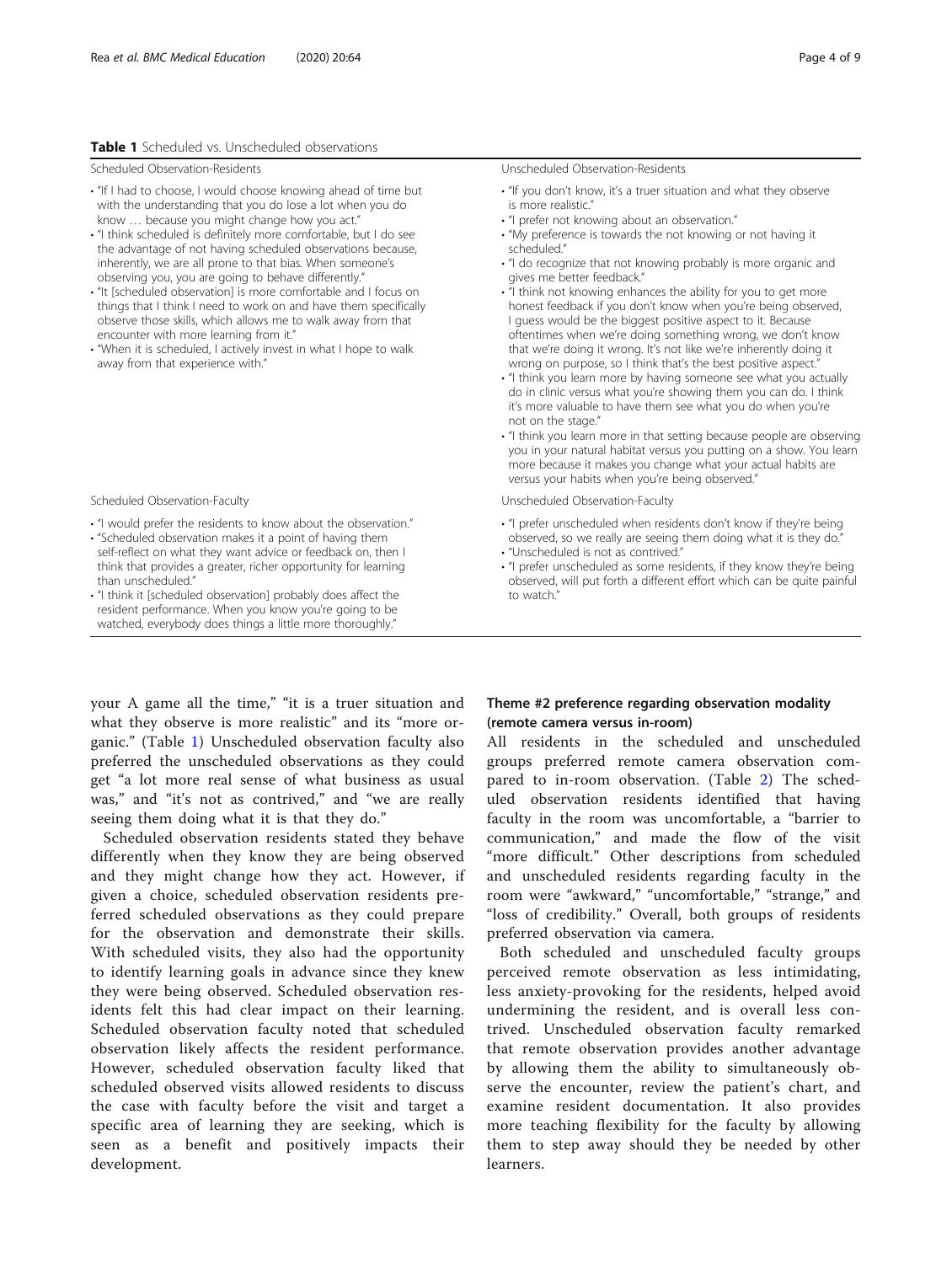## <span id="page-4-0"></span>Table 2 Preference regarding observation modality (remote camera versus in-room)

- "Mostly [remote camera] just because it ensures a one-on-one encounter with the patient so that the two of you are working together and not in between some intermediate source."
- "It's [remote camera] more of the natural environment"
- "So remote, to me, feels more like a real patient encounter and is a more natural kind of environment. Someone sitting in the room with you is kind of babysitting."
- "It [in-room] makes you feel like your autonomy has been taken away"
- "I think it [remote camera] also enhances your clinical decision making. You know you're the only one in the room and you know you have to make some sort of medical decision while you're there instead of kind of leaning or using a crutch of someone being in the room with you."

- "If the goal is to teach them to think on their own and decide on their own, then they need to be in the room alone with the patient."
- "If I am in the room, the patient looks to me then as the physician, because I'm the highest-ranking physician. You don't get that at all with the remote, right, so there's no looking past the resident to the attending, "Oh, what do you think?" kind of thing."

#### Scheduled Observation-Residents Unscheduled Observation-Residents

- "It changes the entire encounter when the faculty's with you and you lose all credibility."
- "Remote video is better, because if you have someone there, it just impacts your patient interaction. The patient will keep looking at whoever is, like, older, seems more prestigious in the room. They won't think that I'm their doctor."
- "Plus, they'd [faculty] have to just totally keep their mouth shut … which wouldn't happen."
- "I mean, if we're trying to become physicians and our place of work, and art and everything that we do and love and put everything into this vocation of ours is supposed to be in that room with us and the patient, this is a time that we learn how to do that and navigate that without somebody else sitting in the room. And I think that's a super special and sacred place, and to learn how to navigate that now is primarily why we're here training, so I think it really undermines that."

Scheduled Observation-Faculty Unscheduled Observation-Faculty

- "We want our residents to establish rapport with their patients, develop longitudinal relationships. They can't do that with someone staring over their shoulder"
- "Video observation allows you as the faculty to have more flexibility as a preceptor. If you're observing something but then there is a bolus of residents who need staffing, you can temporarily step away. So, it gives you a little bit more of finger on the pulse of how things are going otherwise. If you're pulled into the room, you're out of commission for that complete duration of time."

# Theme #3 perceptions regarding learning and feedback

Unscheduled observation residents found the feedback especially helpful and informative since they were engaging in authentic clinic work and were less aware of being observed. (Table 3) These residents thought the feedback provided after an observed visit allowed for specific examples of what they did well or what could have been improved upon and were the most impactful to their learning compared to feedback after an unobserved visit.

Scheduled observation residents also found the feedback from direct observation impacted their learning and shaped the way they handle patient encounters. The positive reinforcement on observed behaviors was a common aspect of the feedback provided. Scheduled observation residents also thought that observation speeds up presenting a patient encounter and allows more time for individualized learning. With the time saved, there is more time for "discussing differentials and what you would do and

# **Table 3** Perceptions regarding learning and feedback

Scheduled Observation-Residents Unscheduled Observation-Residents

- "Overall, it's been positive … the feedback we get from the observing faculty is way more specific than the feedback we would get if were just to present the patient."
- "I think observation definitely affects my learning. I can think of five specific things that I do now because of the feedback that I received during observed encounters."
- "I derived the most learning from having my physical exam observed." • "So having an observer during challenging patient conversations really
- helped with my communications skills.
- "Scheduled observed visits adds efficiency when you are staffing cases. Then you're afforded time to get to some of the more polishing details and advanced principles."
- "When they [faculty] already have heard the entire history, you can jump straight to the impression, report and plan and spend more time discussing differentials and what you would do and follow-up, rather than going back to the history and starting from scratch."

- "When we are not observing, the evaluation and feedback is an assessment of their knowledge verses observation allows more feedback about skills and attitudes."
- "Observation allows us to give feedback on the how, not the what."

• "I think the type of feedback, the quality of feedback from the preceptors given both verbally as well as written is more helpful and more direct, more specific when someone has directly observed me than some of the more generic comments that come when you just staff cases in the clinic and weren't observed."

- "Specific examples in real time are far more educational."
- "Direct observation is better for learning exam skills because they can watch and correct you."
- "I feel like some of the best kind of timely, specific feedback that I've gotten has been as I am discussing a patient with a preceptor who just observed me in that encounter."
- "I've found feedback useful in many ways. Getting feedback on the art of medicine and how to communicate better has been very pivotal for my training."

Scheduled Observation-Faculty Unscheduled Observation-Faculty

- "Feedback after observation is much more specific. It's much more behavioral. It's what I saw, it's what you said, it's how you said it, it's all that sort of stuff we wouldn't capture otherwise."
- "Observation allows us to give feedback on the attitudes. Attitudes are important."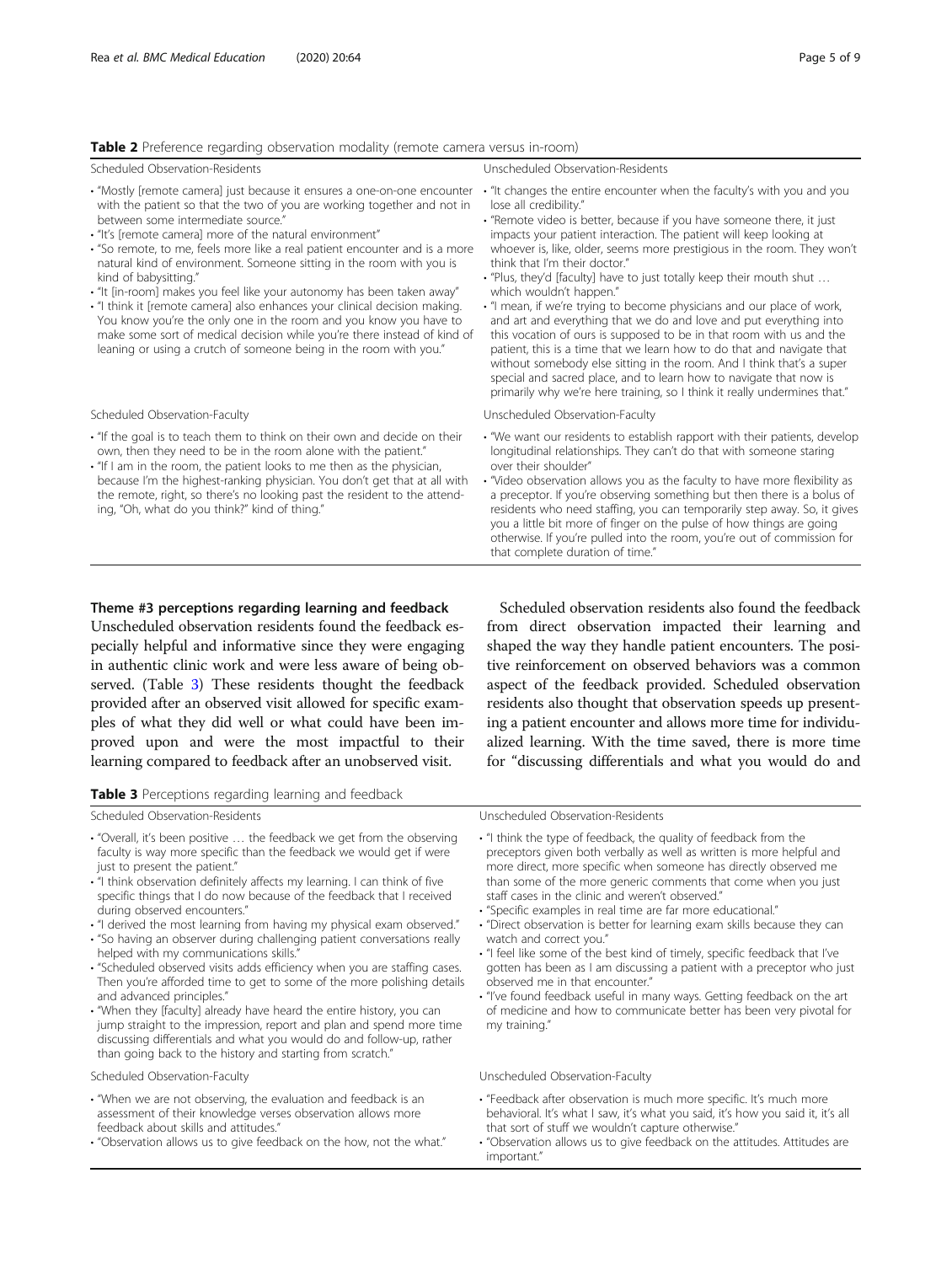follow-up," "get to some of the more polishing details," or "go straight to decision making." Scheduled observation faculty stated that when a resident presents a case to them in clinic, the evaluation and feedback is an assessment of their knowledge. However, when a resident is directly observed, targeted feedback on exam skills and attitudes; the "how you are doing it" versus the "what you are doing" can be provided.

# **Discussion**

This study confirms the importance of direct observation and highlights some advantages and constraints of two different types of direct observation. Unscheduled observation seems to demonstrate one significant advantage compared to scheduled observations: it allows the resident learner to perform authentic clinic work with the patient while minimizing behavior modification seen with scheduled observation. This is seen as a benefit by the resident learners and the teaching faculty. This suggests that when the learner is less mindful of being observed, the assessment is potentially more valid. Sound assessments from faculty are more productive when learners are engaging in authentic clinical work yet remain less aware of the observation. Therefore, minimizing the Hawthorne effect with unscheduled direct observation may be beneficial for both the learner and the faculty observer.

With unscheduled observations, faculty can perform a greater number of observations per resident compared to scheduled observations. Faculty can watch partial visits. This allows for additional opportunities for feedback because a faculty member may be able to observe, for example, the physical exam portion of the appointment for one resident and the counseling portion for a different resident. This permits more frequent assessments of resident behaviors with increased occasions for formative feedback. In addition, partially observing visits allows faculty to be readily available to staff other learners' patients in a busy clinic day. Therefore, this set-up may not require an increase in the faculty time or resources needed to complete observed visits.

Another finding was the nearly unanimous preference for direct observation via remote camera instead of inroom observation from residents and teaching faculty. To our knowledge, demonstration of such a strong remote camera observation preference has not been described prior. Most of the available literature on direct observation in an education setting involves in-room observations in the hospital, in a procedural setting, or in a clinic setting [\[11](#page-7-0), [19](#page-8-0)]. It is accepted that any observation is better than no observation with regard to identifying learner behaviors and attitudes that are otherwise hard to assess  $[20]$ . However, there is no data to suggest that in room observation is superior to camera observation.

This study suggests that with the use of high fidelity cameras and audiovisual equipment, there is no reason to believe that in room observation would gather more information than with the use of high fidelity remote camera observation.

Overall, residents felt that direct observation was a useful learning tool regardless of whether it was scheduled or unscheduled. Direct observation had a positive impact on their education specifically due to detailed, high-yield feedback. Specific feedback helped them continue certain behaviors and consider change for others. Many residents also noted how direct observation saves time when presenting patients since they might not have to report the whole history, exam, or background of the patient's narrative and can use that time to learn the finer teaching points.

In our era of milestone and competency-based education, we suggest that direct observation is critical and necessary to accurately assess our learner's development. Direct observation methods and systems like the ones described in this study can facilitate these goals. Both methods of observation in this study had aspects that were beneficial. It is important to consider which method of direct observation is best for an individual program as a helpful tool for behavior-based milestone assessment.

Our study has several strengths. The focus group moderator was an experienced researcher who conducted all of the sessions and was external to our institution, minimizing potential for bias. Themes generated by analysis of the transcripts were verified by both the qualitative researcher and the principal investigator. The semi-structured interview format allowed for exploration of additional themes if identified during the focus groups. Faculty were not present for resident focus groups, which reduced desirability bias by limiting faculty influence on resident responses.

There are several limitations to our study. Our research was conducted when the resident continuity clinic merged into a single location that is currently utilizing one method of direct observation (unscheduled remote observation visits; merger July 1, 2018). Scheduled observation participants were asked to recall perceptions from 6 or more months when the scheduled direct observation visits were occurring. These participants were initially prompted not to be influenced by their experiences in the merged clinic to ascertain perceptions regarding scheduled observation, but confounding was possible. Additionally, a few of the authors participated in the faculty focus groups for the observation method they experienced. These authors were not introduced and did not shape the conversation. However, the presence of these authors could have led to social desirability bias affecting the results. Our academic program has a large number of residents and faculty preceptors which may limit generalizability to other IM residency programs with smaller environments or fewer faculty to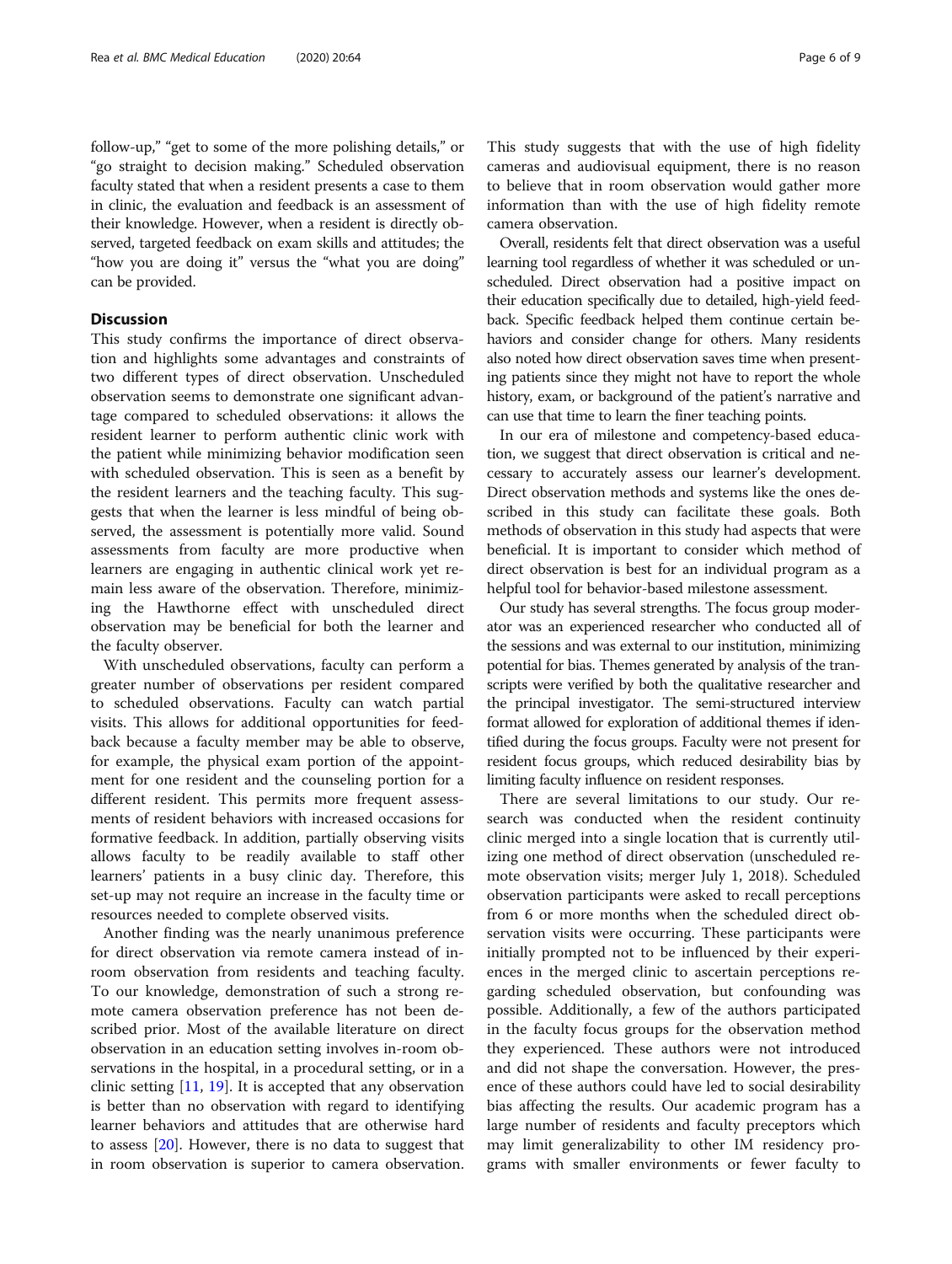<span id="page-6-0"></span>facilitate observed visits. This study also only looked at direct observation in the outpatient setting and therefore limits transferability to the inpatient domains of IM training. Finally, this study was based on the perceptions shared during the focus groups and therefore, any ideas or perceptions not shared remain unidentified.

# Conclusions

Direct observation is essential for IM residents in outpatient clinic to help reinforce and coach behaviors that are necessary to becoming competent clinicians. Both types of direct observation methods in this study have advantages and challenges. Unscheduled remote direct observation captures authentic, organic clinical encounters with learners while minimizing behavior modification. Unscheduled remote observation visits also allow for higher number of observations to assess resident performance and offers increased opportunities for feedback. At our institution, direct observation via remote camera is preferred over in-room observation by both residents and faculty. Feedback from direct observation (whether scheduled or unscheduled) was highly valued by resident learners. These findings may help guide best practices for outpatient education clinics to enhance resident assessment and skill development.

# Appendix Interview Guide Residents

**GIM Residents:** The purpose of this study is to understand your experience regarding direct observation in the GIM resident clinic for the 2017–2018 academic year.The system used in the GIM resident clinic for the 2017–2018 academic year involved a scheduled patient visit with observation either in the room or utilizing a camera. The observed visit with the resident learner and the patient was clearly identified in advance of the observation.We understand that this observation system is no longer in use. However, for the purposes of this discussion, please set aside your experience with the current system and respond only regarding the observation system used in the GIM resident clinic for the 2017–2018 academic year. This is very important.

CIM Residents: The purpose of this study is to understand your experience regarding direct observation in the CIM resident clinic for the 2017–2018 academic year.The system used in the CIM resident clinic for the 2017–2018 academic year involved a remote video system observation. The visit observed was not identified in advance either by the learner or by the faculty member. The observation was unscheduled and the decision to observe was made by the preceptor/faculty at the time of the visit

1. Overall, what are your thoughts about this type of observation?

2. If you had to choose, would you say this type of observation is positive or negative? Why?

3. Does this type of observation impact your learning in any way? If yes, how?

4. How would you describe the feedback you received during or after these observations?

5. Did the feedback impact your learning in any way? If so, how?

6. Would you say you were comfortable or uncomfortable with this type of observation overall? Why is that?

7. If you had a choice between direct in the room observation vs. remote video observation, which would you prefer? Why?

8. If you had a choice between knowing you are going to be observed or not knowing, which would you prefer? Why?

9. Was discussing goals and objectives with your staff prior to your observation a part of the process? If so, what were the benefits or drawbacks of this part of the observation process?

10. Does knowing or not knowing if you are going to be observed impact your performance in any way? If so, how?

11. Does knowing or not knowing if you are going to be observed impact your learning in any way? If so, how?

12. If you could change the way in which these observations are done, what would you change?

# Faculty

GIM Faculty: The purpose of this study is to understand your experience regarding direct observation in the GIM resident clinic for the 2017–2018 academic year.The system used in the GIM resident clinic for the 2017–2018 academic year involved a scheduled patient visit with observation either in the room or utilizing a camera. The observed visit with the resident learner and the patient was clearly identified in advance of the observation.We understand that this observation system is no longer in use. However, for the purposes of this discussion, please set aside your experience with the current system and respond only regarding the observation system used in the GIM resident clinic for the 2017–2018 academic year. This is very important.

CIM Faculty: The purpose of this study is to understand your experience regarding direct observation in the CIM resident clinic for the 2017–2018 academic year.The system used in the CIM resident clinic for the 2017–2018 academic year involved a remote video system observation. The visit observed was not identified in advance either by the learner or by the faculty member. The observation was unscheduled and the decision to observe was made by the preceptor/faculty at the time of the visit.

1. Overall, what are your thoughts about this type of observation?

2. In relation to completing milestone evaluations, what are your thoughts about this type of observation? Useful or not useful?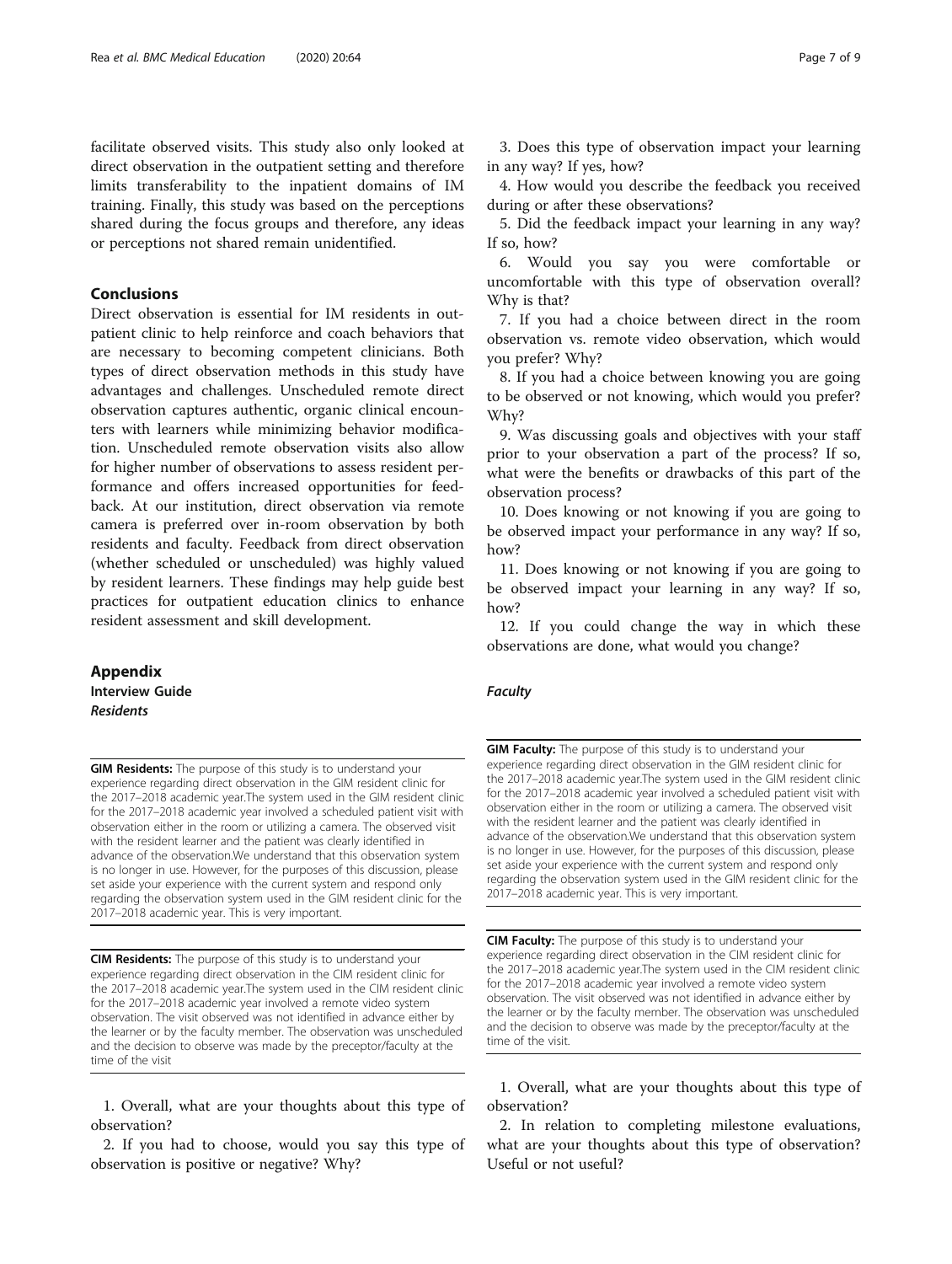<span id="page-7-0"></span>3. Does this type of observation impact learning in any way? If yes, how?

4. How would you describe the feedback provided during or after these observations?

5. Did the feedback impact learning in any way? If so, how?

6. Was discussing goals and objectives with residents prior to observations a part of the process? If so, what were the benefits or drawbacks of this part of the observation process?

7. Does a resident knowing or not knowing whether they are going to be observed or not impact their performance in any way? If so, how?

8. Does a resident knowing or not knowing whether they are going to be observed or not impact their learning in any way? If so, how?

9. If you could change the way in which these observations are done, what would you change?

\*\*\*\*\*\*\*\*\*\*\*\*\*\*\*\*\*\*\*\*\*\*\*\*\*\*\*\*\*\*\*\*\*\*\*\*\*\*\*\*\*\*\*\*\*\*\*\*\*\*\*\*\*\*\*\*\*\*\*

LP 10. Would you say you were comfortable or uncomfortable with this type of observation overall? Why is that?

LP 11. If you had a choice between direct in the room observation vs. remote video observation, which would you prefer? Why?

LP 12. If you had a choice between residents knowing they are going to be observed or not knowing, which would you prefer? Why?

 $LP$  13. If you had to choose, would you say this type of observation is positive or negative? Why?

 $LP = Lower$  priority. These questions will only be asked by the moderator if time allows.

#### Abbreviations

CIM: Community internal medicine; GIM: General internal medicine; IM: Internal medicine

#### Acknowledgements

Authors thank Ms. J. Wallace for her assistance with organizing and scheduling portions of this research study. Authors acknowledge Ms. H. Hess for her contributions to the qualitative aspects of this study and for her expertise and guidance.

#### Authors' contributions

JR led conception of study and design of study, oversaw interpretation of data, drafted the work, and revised the manuscript critically. CS- had substantial contribution to the conception of the study, design of study, the interpretation of data, and revised the manuscript critically for content. ELhad substantial contribution to the conception of the study, study design, interpretation of data, and revised the manuscript critically for content. BVhad substantial contribution to the conception of the study, study design, interpretation of data, and revised the manuscript critically for content. AHhad substantial contribution to the study design, interpretation of data, and revised manuscript critically for content. JH- had substantial contribution to the conception of the study, study design, and edited and revised the manuscript critically for content. SB- had substantial contribution to the conception of the study, study design, and edited and revised the manuscript critically for content. LH- had substantial contribution to the conception of the study, study design, and edited and revised the manuscript critically for content. JP- had substantial contribution to the conception of the study, study design, and edited and revised the manuscript critically for content.

MW- had substantial contribution to the conception of the study, design of study, the interpretation of data and revised the manuscript critically for content. Served as the main mentor for primary author. All authors edited and approved final manuscript. All authors agree to be accountable for all aspects of the work.

#### Author's information

Not applicable

# Funding

Funding for qualitative research, conduction of focus groups, transcription, and abstraction of themes was provided by internal grants at Mayo Clinic. The funding body was not involved in the design of study, data collection, data analysis, interpretation of the data or writing the manuscript. None of the authors were involved in the decision to grant internal funds for this project.

# Availability of data and materials

The full transcript from all focus groups was the dataset used and analyzed during the current study. This dataset is available from the corresponding author on reasonable request.

#### Ethics approval and consent to participate

This research was approved by Mayo Clinic's IRB. Written informed consent was obtained from all participants (residents and faculty).

# Consent for publication

Not applicable.

# Competing interests

The authors declare that they have no competing interests.

Received: 27 September 2019 Accepted: 17 February 2020 Published online: 04 March 2020

#### References

- 1. Kogan JR, Hatala R, Hauer KE, Holmboe E. Guidelines: the do's, don'ts and don't knows of direct observation of clinical skills in medical education. Perspect Med Educ. 2017;6(5):286–305.
- 2. Hauer KE, Holmboe ES, Kogan JR. Twelve tips for implementing tools for direct observation of medical trainees' clinical skills during patient encounters. Med Teach. 2011;33(1):27–33.
- 3. Holmboe ES. Realizing the promise of competency-based medical education. Acad Med. 2015;90(4):411–3.
- 4. Cheung WJ, Patey AM, Frank JR, Mackay M, Boet S. Barriers and enablers to direct observation of Trainees' clinical performance: a qualitative study using the theoretical domains framework. Acad Med. 2019;94(1):101–14.
- 5. Gauthier S, Melvin L, Mylopoulos M, Abdullah N. Resident and attending perceptions of direct observation in internal medicine: a qualitative study. Med Educ. 2018;52(12):1249–58.
- 6. Sedgwick P, Greenwood N. Understanding the Hawthorne effect. BMJ. 2015; 351:h4672.
- 7. Nasca TJ, Philibert I, Brigham T, Flynn TC. The next GME accreditation system--rationale and benefits. N Engl J Med. 2012;366(11):1051–6.
- 8. Wingo MT, Havyer RD, Comfere NI, Nelson DR, Reed DA. Interprofessional collaboration milestones: advocating for common assessment criteria in graduate medical education. BMC Med Educ. 2015;15:149.
- 9. The Accreditation Council for Graduate Medical Education and The American Board of Internal Medicine 2015, The Internal Medicine Milestone Project, The Accreditation Council for Graduate Medical Education. [https://](https://www.acgme.org/Portals/0/PDFs/Milestones/InternalMedicineMilestones.pdf) [www.acgme.org/Portals/0/PDFs/Milestones/InternalMedicineMilestones.pdf.](https://www.acgme.org/Portals/0/PDFs/Milestones/InternalMedicineMilestones.pdf) Accessed 17 Apr 2019.
- 10. ACGME. ACGME Program Requirements for Graduate Medical Education in Internal Medicine, vol. 2017; 2017.
- 11. Voyer S, Cuncic C, Butler DL, MacNeil K, Watling C, Hatala R. Investigating conditions for meaningful feedback in the context of an evidence-based feedback programme. Med Educ. 2016;50(9):943–54.
- 12. Madan R, Conn D, Dubo E, Voore P, Wiesenfeld L. The enablers and barriers to the use of direct observation of trainee clinical skills by supervising faculty in a psychiatry residency program. Can J Psychiatr. 2012;57(4):269–72.